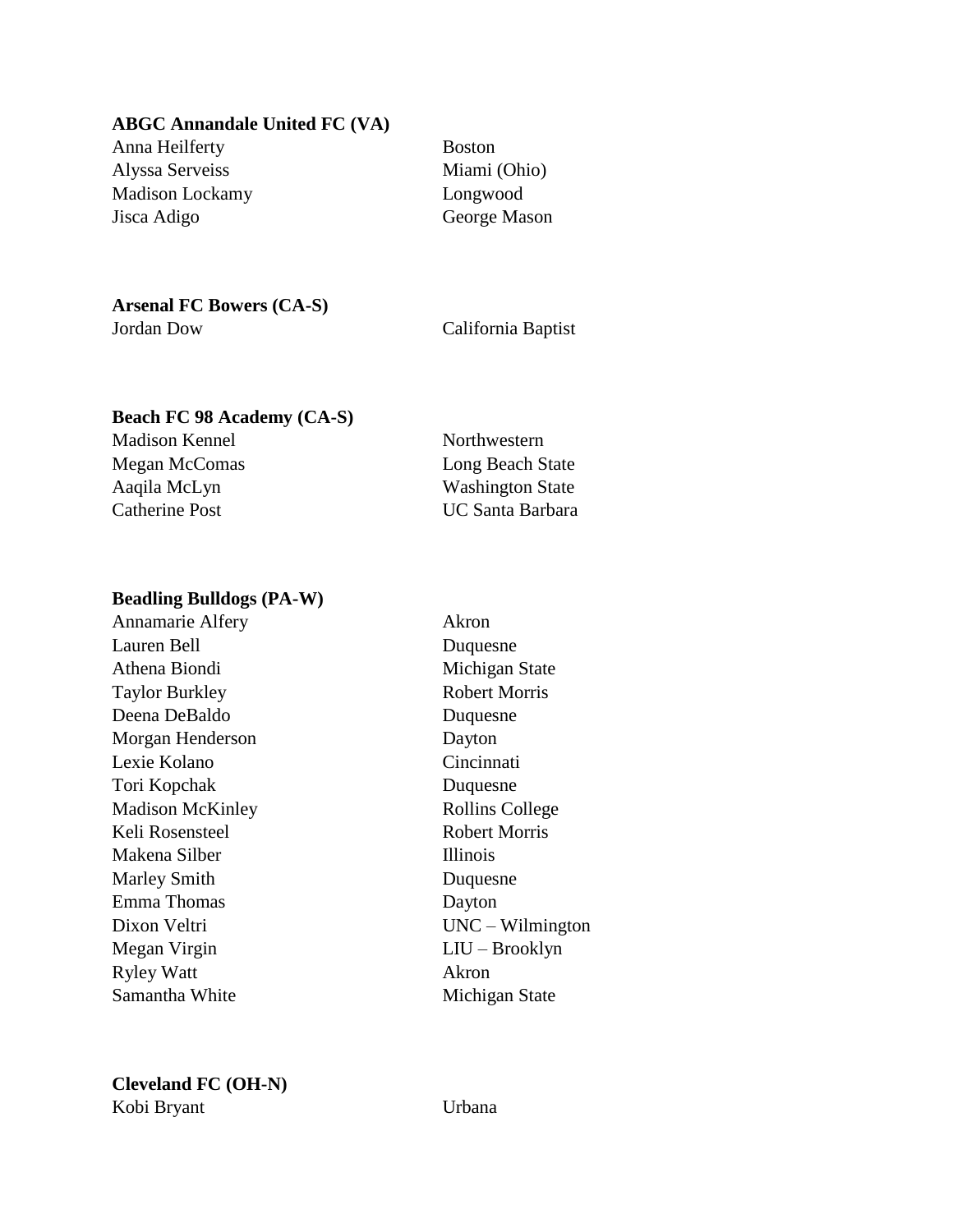- Maggie Canitia Canisius Maria Gerace Loyola (IL) Anita Mancini Toledo Sofia Rossi Wake Forest
- Morgan Hamker Edinboro University of Pennsylvania Cheyenne Story Ohio Dominican

#### **FCKC Futura Forte Elite (MO)**

| <b>Rylan Childers</b> | Missouri - Kansas City |
|-----------------------|------------------------|
| Kayla Deaver          | Memphis                |
| Kassandra Ginther     | <b>Iowa State</b>      |
| Hannah Goddard        | Indiana State          |
| Abigail Groom         | Indiana State          |
| Brionna Halverson     | Missouri - St. Louis   |
| Elizabeth Mann        | Missouri - Kansas City |
| Alexa Palacio         | Missouri State         |
| Samantha Paulak       | Drake                  |
| <b>Tess Rellihan</b>  | Missouri               |
| Abigail Small         | Missouri - Kansas City |
| Nina Stine            | Missouri - Kansas City |
| Jenna Winebrenner     | Notre Dame             |

# **Kings Hammer Academy Red (KY)**

| Payton Black   | <b>Butler</b>       |
|----------------|---------------------|
| Sophie Gorman  | Cincinnati          |
| Caitlyn Grooms | <b>Wright State</b> |
| Abby Brown     | Akron               |
| Ally Brown     | Akron               |

# **La Roca FD (UT)**

| <b>Brynlee Welch</b>  | <b>BYU</b>         |
|-----------------------|--------------------|
| Mikayla Colohan       | <b>BYU</b>         |
| Demi Lopez            | Utah               |
| Livia Borges          | Utah               |
| <b>Ashley Cordozo</b> | <b>Utah State</b>  |
| Amber Marshall        | <b>Utah State</b>  |
| Cassidy McCormick     | <b>Utah Valley</b> |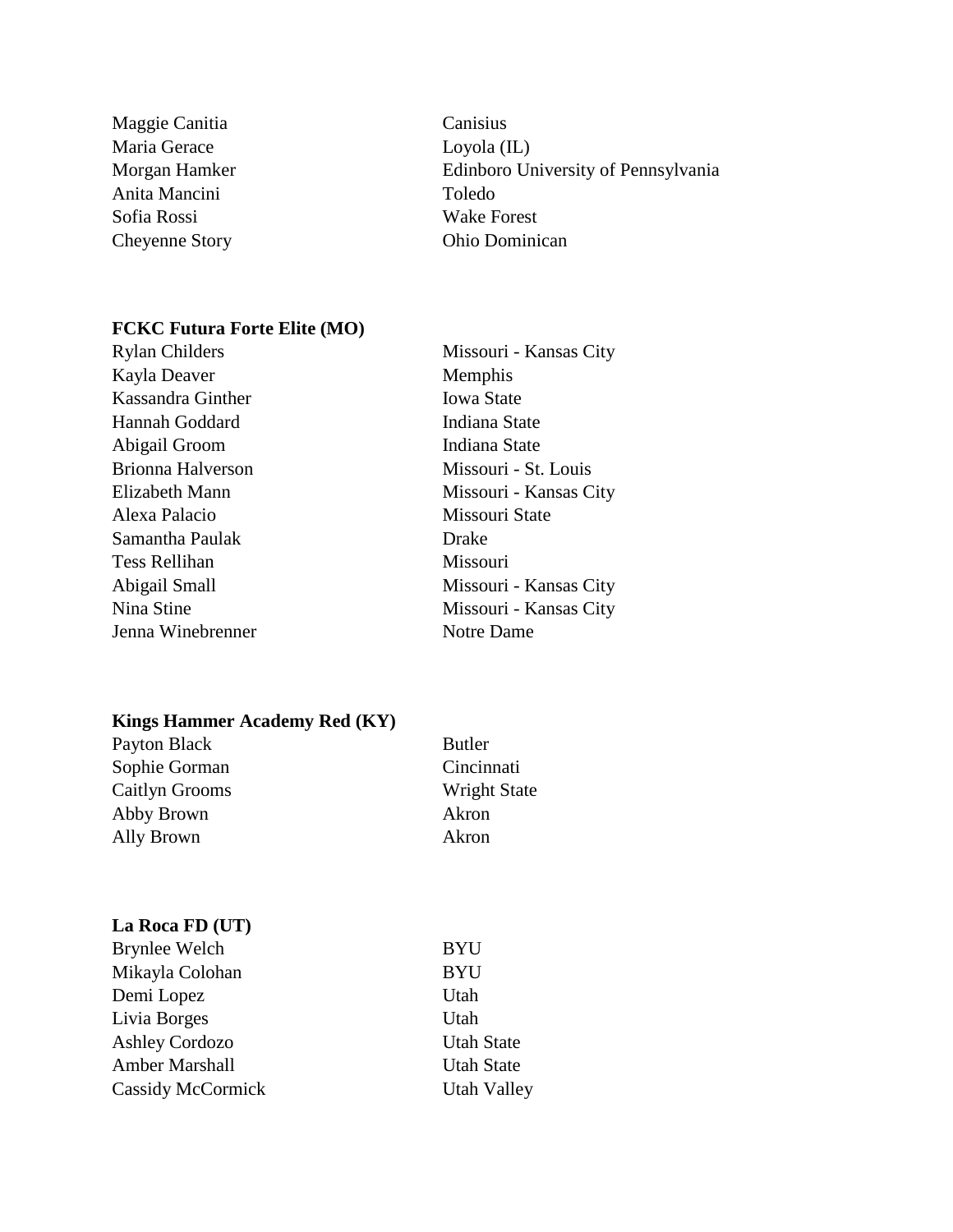Mylee Broad Weber State Bailee Wooden Utah Valley Grace Youngberg Weber State

Zoe Clark Dixie Staet College of Utah Jada Sheets Dixie Staet College of Utah

**99 Lady Lobos Rush Premier (TN)** Paola Ellis Ole Miss

# **Legends FC 98 (CA-S)**

Hanna Goff Washington State Averie Middleton Humboldt State Caitlin Rogers Montana

# **Lou Fusz - Wipke (MO)**

Meghan Arnett Morehead State Lauryn Kunz Morehead State Victoria MacIntosh Arkansas State Jordan Oetting Purdue Sarah Sodoma **Arkansas State** 

### **Loudoun 98 Red (VA)**

Cynthia Brown Radford Caroline Copeland Virginia Wesleyan Atley Fortney Seton Hall Courtenay Kaplan Radford

Andrea Frerker Southern Illinois - Edwardsville

McKayla Beal Virginia Military Institute

**Solar Chelsea 99 Elite (TX-N)** Hannah Cupps Texas A&M - Corpus Christi